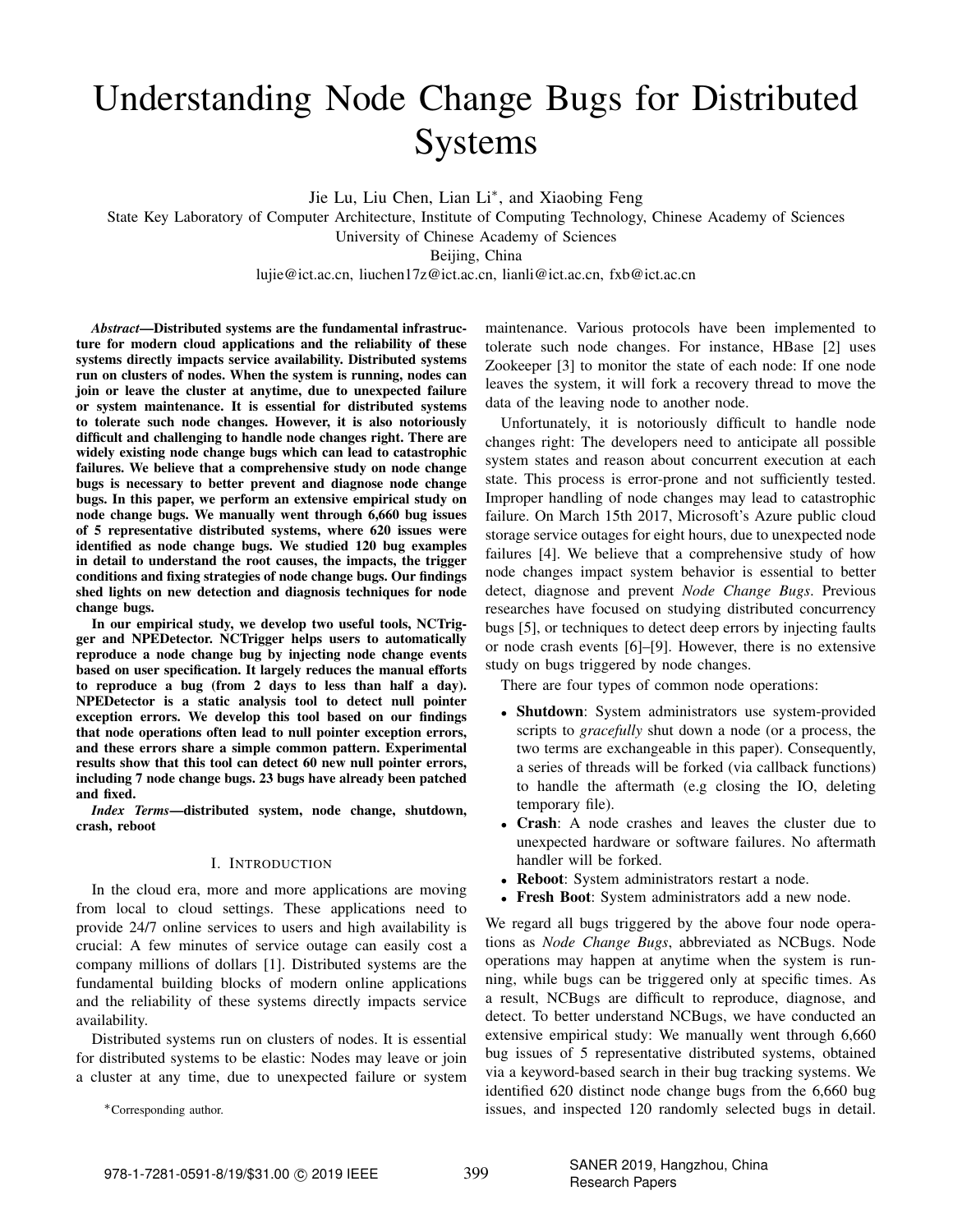Our empirical study tries to answer the following research questions:

- RQ1: What are the root causes of NCBugs?
- **RQ2:** How do NCBugs impact distributed system?
- RQ3: How to trigger NCBugs?
- **RO4:** How are NCBugs fixed in practise?

In addition, we develop *NCTrigger*, a tool to automatically reproduce a given node change bug. Users need to specify the targeted system, the workload, and the bug trigger condition. NCTrigger reads the input from user specification, then automatically deploys the system, runs the workload, and injects node change events to trigger the bug. The tool is very useful for reproducing and diagnosing NCBugs. With NCTrigger, we have reproduced 30 NCBugs to get a deeper understanding of their impacts. Our findings are summarized as follows:

- Most NCbugs are triggered by reboot (68.2%), crash (18.7%), or shutdown operations (11.6%). Very few NCBugs are triggered by fresh boot. Hence, we suggest to focus on the following 3 node operations: Crash, shutdown, and reboot.
- The root causes of NCBugs are categorized as follows: 33.3% are distributed concurrency bugs, 36.7% are caused by improper error recovery handling process, and 13.3% are due to incorrect shutdown handler .
- A large amount of NCBugs (18.3%) lead to null pointer exceptions (NPE) and we can develop classic static analysis tools to effectively detect such errors.
- Most NCBugs (85%) need no more than two external requests and events to trigger, and 40% of NCBugs don't need any external requests.
- In contrary to our assumption, it is not complex to fix a NCBug: 72.5% of the patches fix the root cause and another 27.5% patches prevents error propagation.

The above findings shed lights on new techniques to detect and diagnose NCBugs. Based on our findings, we have developed *NPEDetector*, a new static analysis tool to detect those NCBugs leading to null pointer exceptions. NPEDetector detects 65 new bugs from 8 real-world distributed systems, including 7 NCBugs. In summary, this paper makes the following contributions:

- We conducted a comprehensive study of real world NCBugs in 5 representative distributed systems. Our findings help to better understand NCBugs and provide new insights to prevent and diagnose such bugs.
- We developed NCTrigger, a tool to reproduce NCBugs by injecting node operations according to user specification. We have randomly selected 30 bugs and reproduced them with NCTrigger for a deeper analysis of these bugs. NCTrigger can significantly reduce the manual efforts in reproducing a bug, from averagely 2 days to less than half day. It is very helpful in diagnosing the root causes of NCBugs.
- Based on our findings, we developed NPEDetector, a new static analysis tool to detect those NCBugs leading to null pointer exceptions. NPEDetector detects 60 new bugs in 8

TABLE I SEARCH CRITERIA

| Kev-Word   | Value Criteria                                                                     |
|------------|------------------------------------------------------------------------------------|
| type       | "bug", "ask", "sub-task"                                                           |
| status     | "Resolved", "Closed"                                                               |
| priority   | "Blocker", "Critical", "Major"                                                     |
| resolution | "Fixed"                                                                            |
| time       | later than 2010-0101                                                               |
| content    | contains "kill", "restart", "reboot", "crash", "shutdown", "abort", "down", "dies" |

distributed systems. We have reported those bugs to their original developers and provided patches for each bug report, 23 bugs have already been fixed by our patches.

The rest of the paper is organized as follows. Section II presents our empirical study methodology. Section III summarizes the characteristics of NCBugs and answers the above 4 research questions in detail. Section IV discusses challenges and opportunities in detecting NCBugs. Section V introduces our static analysis tool. Section VI reviews related work and Section VII concludes this paper.

#### II. METHODOLOGY

We select five widely-used real-world open source distributed systems in our study: Scalable file system HDFS [10], scale-out computing framework Hadoop2/Yarn [11], distributed key-value stores HBase [2] and Cassandra [12], and distributed synchronization system Zookeeper [3]. These five systems cover different aspects in distributed computing.

#### *A. Datasets Collection*

We collect NCBugs from JIRA [13], the issue repositories of our targeted systems. JIRA allows users to search the historical issues with structured queries. To find out all recent issues that may be caused by node change operations, we perform a keyword based search as in Table I.

The key-word based search generates 6,660 issues, then we manually went through all of them and identified 620 NCBugs. Many issues are not NCBugs. For instance, the issue z-1466 \* contains the key-word *"shutdown"*. However, it is just a function name, not related to any node operations. We manually classify those 620 bugs according to their triggering node operations. Table II gives the classification.

TABLE II DISTRIBUTION OF COLLECTED BUGS.

| type       | Cassandra | <b>HBase</b> | <b>Hdfs</b> | YARN   | Zookeeper | total |
|------------|-----------|--------------|-------------|--------|-----------|-------|
| shutdown   |           | 31           | 14          | 18     |           | 72    |
| crash      | 10        | 65           | 22          | 15     | 4         | 116   |
| reboot     | 109       | 79           | 111         | 97     | 26        | 422   |
| fresh boot | Q         |              | $_{0}$      | $_{0}$ | 0         |       |
| Total      | 130       | 175          | 147         | 133    | 37        | 619   |

As shown in TableII, only 9 bugs are triggered by fresh boot, all of which belong to Cassandra. All systems follow a classic master-slave architecture, except for Cassandra. When a new node joins a master-slave cluster, the master node simply adds it to an available node list. No additional operations are

\*the bug id format of JIRA : (system name)-number. We use the initial of the system name for short. To distinguish hbase and hdfs, we use the first two letters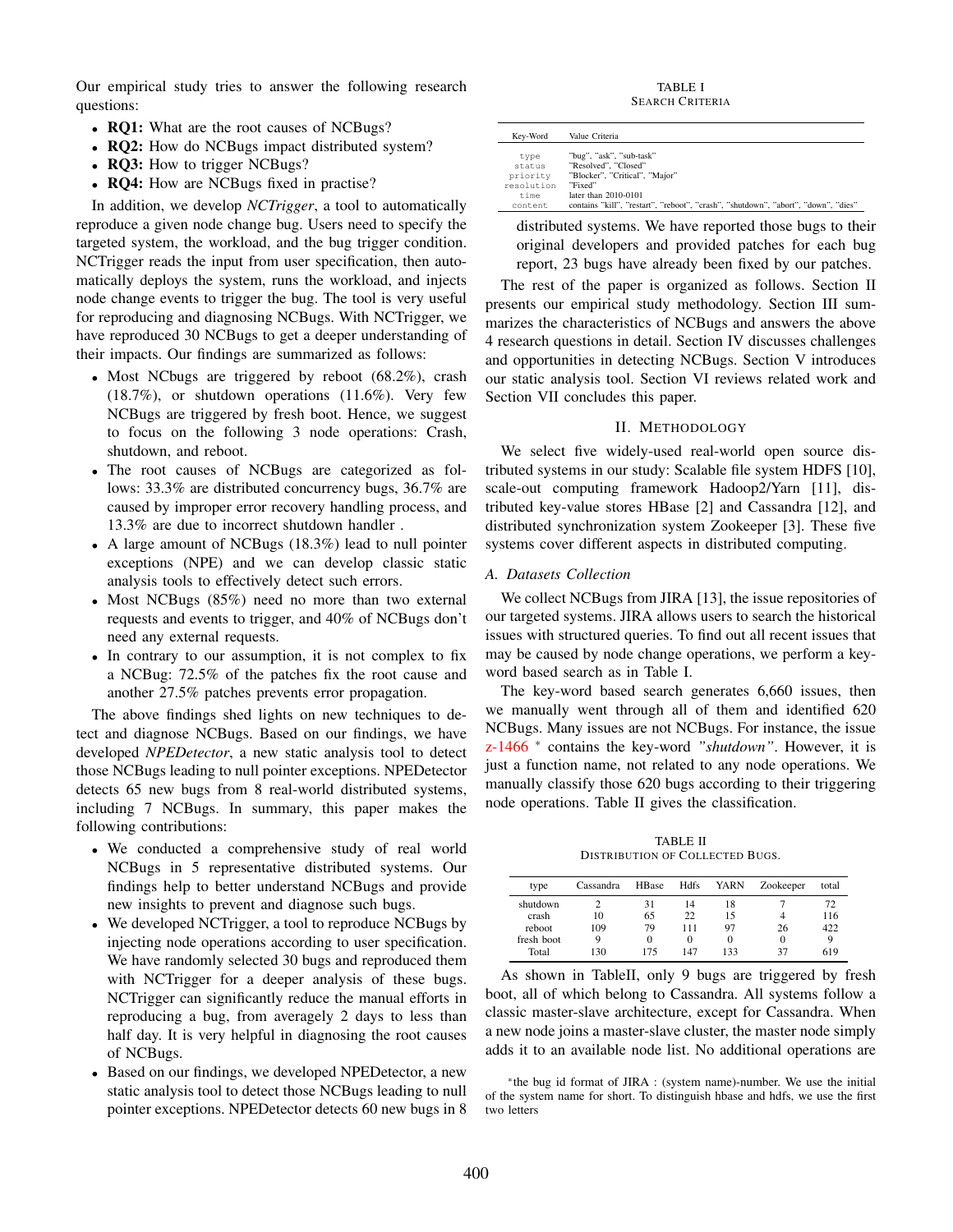

Fig. 1. Reproduce Bug hd-4596 with NCTrigger.

required. Cassandra is a decentralized system. Adding a fresh node will be handled by the complex Gossip protocol [14] implementation, easily causing bugs.

*Finding 1*: Most NCBugs are triggered by reboot (68.2%), crash (18.7%), or shutdown operations(11.6%). Very few NCBugs are triggered by fresh boot.

## *B. Analytical Methods*

For each node operation, we randomly pick 40 sample bugs for further study. As stated in previous work [15], the sample size 40 is sufficient for our study. Since only few bugs are triggered by fresh boot, we focus on the other three node operations: Shutdown, crash, and reboot.

We manually study all the 120 NCBugs in detail, to answer the above four research questions. Each bug issue is reviewed separately, and cross-validated by two authors. We study each bug issue by carefully reading the issue description, analyzing their related source code, and reviewing their fixing patches. In order to get a deeper understanding of NCBugs, we have randomly selected and reproduced 30 bug examples. We have developed NCTrigger, to help with the process of reproducing. NCTrigger reads user specification from a configuration file (which describes the input and triggering condition for each bug issue), and automatically runs the system to trigger the bug.

*1) Example:* Figure 1 describes how we reproduce the bug hd-4596 using NCTrigger. The comments in this bug issue clearly point out the bug triggering condition. The workload to trigger this bug issue is given in Figure 1 B. In the source code (Figure 1 A), the variable txid represents a FSImage file (the meta data of HDFS). The name node will firstly rename the FSImage file (line 2), then write its corresponding MD5 file (line 3). If the name node reboots between the two operations, it cannot find the corresponding MD5 file of the renamed FSImage file. The reboot process fails.

The configuration file is given in Figure1 C. Users need to specify the location of the system (line 2), the master and slave nodes where the system is deployed (lines 3 and 4), the running workload (line 5), and the source code locations to inject an node operation (Line 6). For each source code location, we need to give the function, the line number, and the event to be injected.

Figure 1 D depicts the workflow of NCTrigger. NCTrigger injects node changing events by instrumenting the targeted distributed systems. The instrumented code will notify an RPC server, which then invokes pre-written scripts to perform corresponding node operations. As shown in the graph, the driver first reads the configuration file. Then it starts the RPC server. Next, it deploys the distributed system and runs the specified workload. We inject node operations (reboot master in this example) by instrumenting the distributed system with a customized *ClassLoader*. The customized *ClassLoader* uses Javaassist [16] to perform instrumentation at the specified source line location. When the system runs the instrumentation code, node operation notifications (e.g., reboot master) are sent to the RPC server, which will then invoke corresponding node operation script. We have written sleep, shutdown, crash and reboot scripts for all target systems. In this example, the reboot script logins to the master via SSH and performs the reboot operation.

*2) Experiments:* We have reproduced 30 NCBugs using NCTrigger. In our experience, without NCTrigger, it takes averagely 2 days to reproduce a NCBug. With NCTrigger, the average time to reproduce a bug is less than half day. In reproducing the bugs, we also obtain some interesting findings.

Incomplete Comments: 5 bug issues only give the exceptions caused by theses bugs, without information on the source code of their root causes. To reproduce these bugs, we need to thoroughly examine the source code to find the injection point.

Misleading Comments: The bug issue hb-3874 gives a wrong root cause. The suggested injection point will not be executed when running the given workload. We manually identified the correct injection point to reproduce this bug.

Non-Deterministic Reproducing: 3 bugs are reproduced probabilistically because they depend on random values. For example in bug hb-3024, the HMaster node performs recovery when a region server node crashes. The recovery handler reads the meta-data first, which is stored in a randomlyselected node. If the crashed node holds the meta-data, the recovery code will exit (since meta-data is not available) before triggering the bug. We can reproduce these bugs determinately by replacing the random values with deterministic values.

*Finding 2*: About 30%(9 of 30) NCBugs cannot be reproduced only based on the comments in bug issues.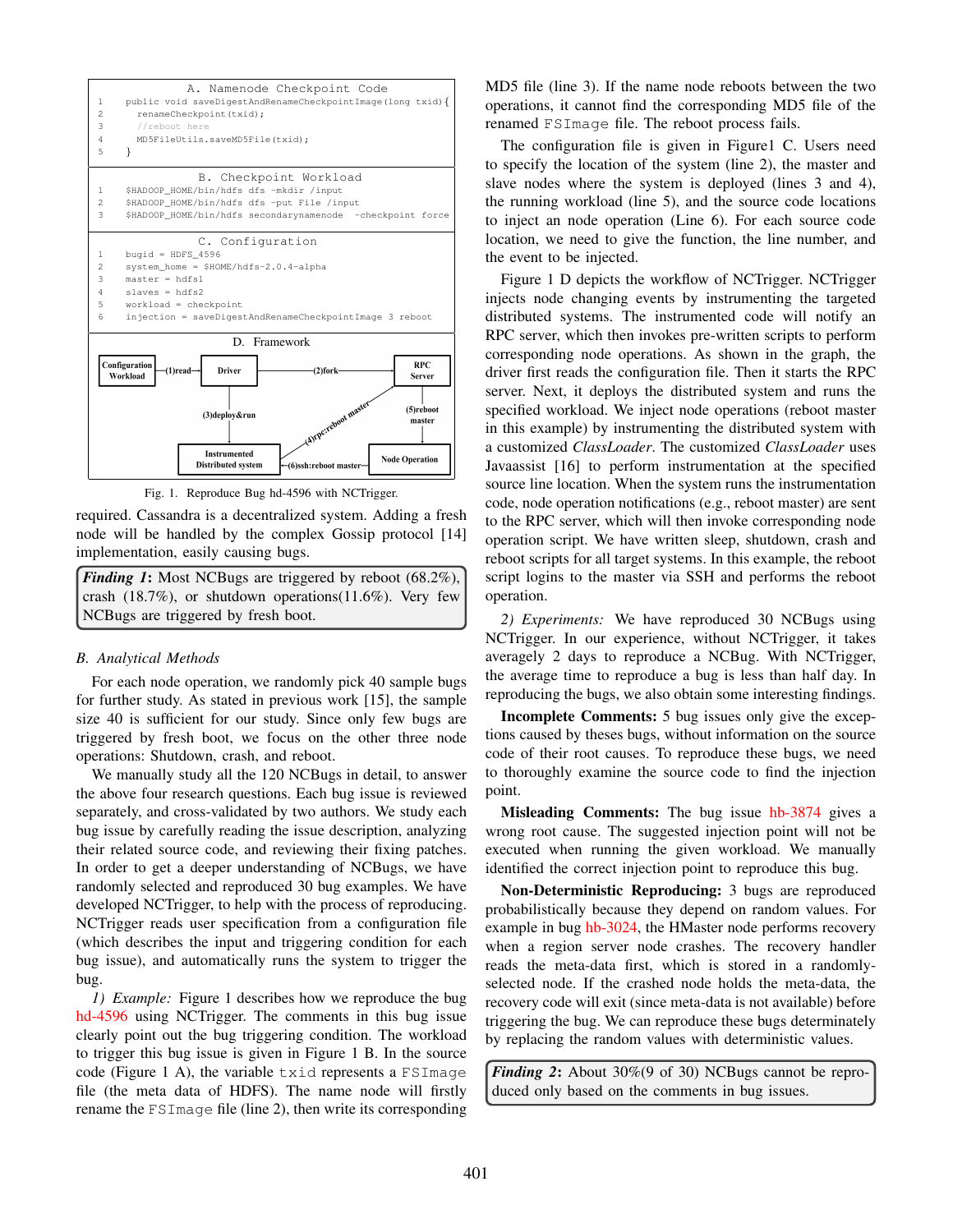# *C. Threats to Validity*

The validity of our empirical study may be subject to the threat that we only studied bugs from 5 distributed systems. However, these 5 systems are widely used in practice and they cover various aspects in distributed computing. These systems are the common infrastructures of many applications.

Our study may suffer from errors in manually analyzing each bug. To reduce this threat, each bug issue is reviewed separately by two authors of this paper and we follow the widely-adopted cross-validating method to ensure the correctness of our results. Furthermore, we randomly reproduced 30 bug issues, to further validate our analysis results.

### III. BUG CHARACTERISTIC

We follow the widely-adopted  $fault \rightarrow error \rightarrow failure$ model [17] to study each bug issue. Here *fault* is the *root cause*, which can be software bugs, misconfiguration or hardware faults, and *error* is the misbehavior of a system, e.g., null pointer exception. If *error* propagates further, it will result in *failure*, which is observable to the user, e.g., service outage or data loss. For instance, if a null pointer exception error is not caught by the software, it may abort the running node, resulting in the failure of node crash.

For each NCBug, we will study their root causes, the caused errors and their impacts to the system. In addition, we will study how each bug is triggered and fixed.

# *A. RQ1: Root Cause*

*1) Distributed Concurrency Bugs:* 40 NCBugs are distributed concurrency bugs which involve non-deterministic execution of two threads. Most concurrency bugs are race conditions, i.e., conflicting accesses to shared resources. Files, global variable, and heap objects are common shared resources. For NCBugs, the threads involved include at least one node operation thread (i.e., shutdown thread, crash recover thread or reboot thread). The node operation thread may conflict with a normal user request thread, a daemon thread, or another node operation thread.

There are four different types of distributed concurrency bugs (Figure 2). In contrast to traditional multi-thread software, in distributed systems, the two threads can execute on two different nodes. A thread can access shared resources on another node via inter-node communication such as remote procedure call (RPC).

Order Violation 22 bugs are triggered by wrong orderings of asynchronous operations accessing the same shared resources. Figure  $2(a)$  gives the example y-6168: The resource manager node RM is rebooting and we need to reset the value of the shared memory location. Thread T1 of name node NM will initialize the memory as N via RPC. Meanwhile, thread T2 of application manager AM needs to read the shared memory location via RPC. If T1 initializes the shared memory (W1) before it is being read by T2 (R1), the system behaves correctly. However, if R1 arrives before the shared memory is initialized (W2), T2 reads an uninitialized memory and AM will behave unexpectedly.



Fig. 2. Four distributed concurrency bug patterns. The vertical lines represent the threads or processes. The arrows represent accesses to shared resources. The ellipses represent the shared resources(e.g. memory, lock). The rectangle represents the code assumed to be atomic but not enforced.

Atomicity Violation 11 bugs manifest because a series of accesses to a shared resource should be regarded as one atomic operation, while accesses to the resource from another thread violates this property. Figure 2(b) shows an atomicity violation example in y-2273. In the resource manager node RM, the request thread T4 performs a deep copy of a shared node map: It firstly stores the set of keys of the shared node map to a local list, then iterates through the local list to get its value from the shard node map. The two operations are assumed to be an atomic operation. However, if a node (N1) crashes, the recovery thread T3 will remove the entry of N1 from the shared node map. If N1 crashes after copying the set of keys to the local list, T4 continues to iterate through the local list and tries to get a node value for N1, a null pointer exception will be thrown.

Deadlock 6 bugs are dead locks. Figure 2(c) shows the example z-2347. When shutting down one node, thread T5 acquires the lock (get1). T5 then waits for T6 to finish (join). Meanwhile, T6 is handling a client request. T6 tries to acquire the same lock (get2) and it can never succeed. As a result, T5 and T6 will wait forever.

Mismatched Wait and Notify There exists one bug ( Figure  $2(d)$ ). In the shutdown thread(T7), T7 waits for the flush thread T8 to complete. However, T8 meets exception and terminates. As a result, T7 waits for ever and the shutdown process hangs.

*2) Improper Recovery Handler:* 44 bugs are due to incorrect recovery or reboot handler. When a node reboots or is recovering from crash, the handler needs to reset the node to a proper system state. Bugs may occur if the handler forgets to check and reset the node state, or if it resets the node state with a wrong value, or if it fails to propagate the reset value to the system. We further classified this type of bugs into 6 sub-categories.

Missing Safety Check. 22 bugs manifest because the recovery or reboot handlers access bad values without safety check. For instance, in the bug hb-3023, the HMaster node uses a key-value map to store information of which region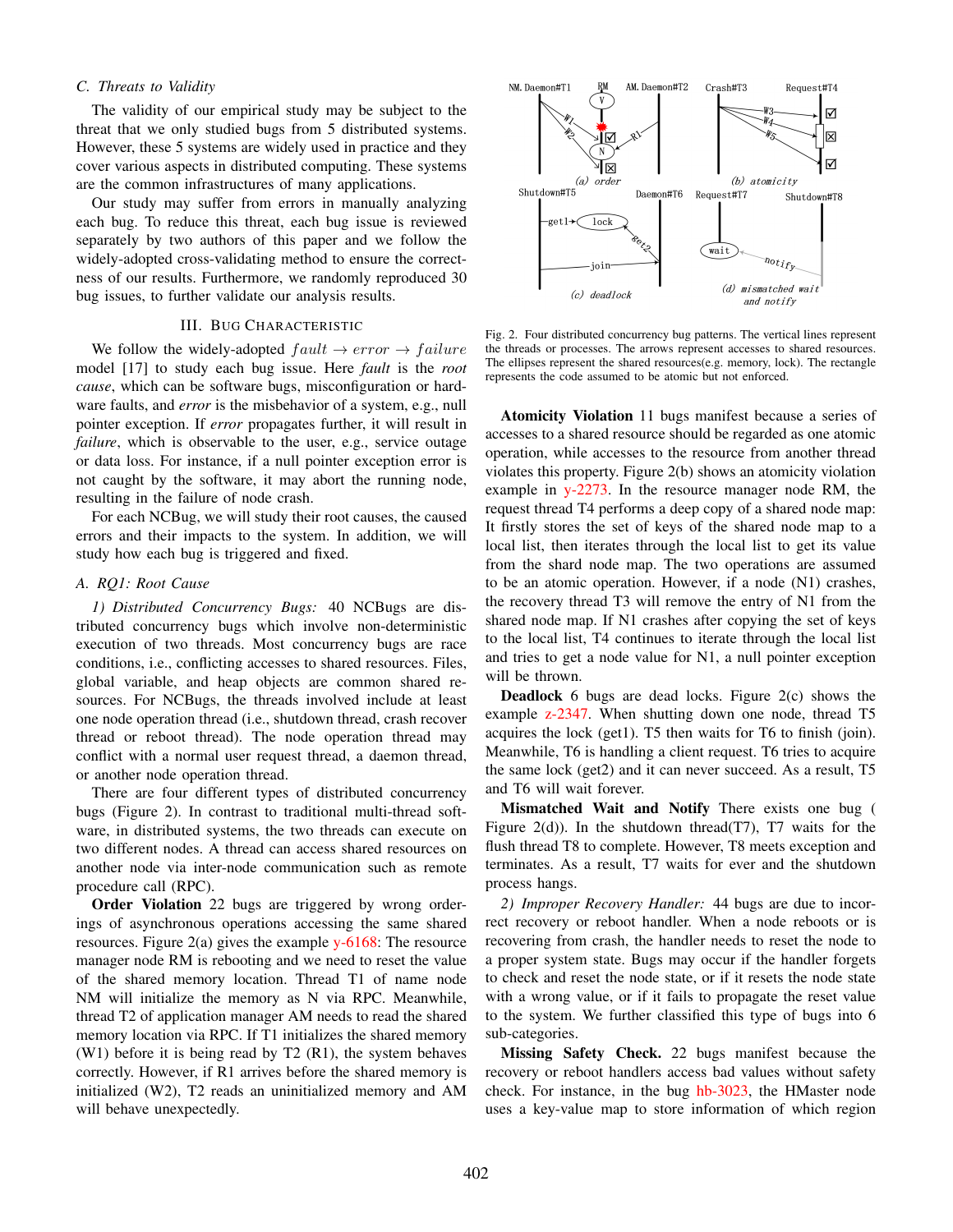

Fig. 3. An example of missing synchronization bug: hd-11708 and related source code. The source code and corresponding patch (on N3) are given.

is stored by which RS node (each region is stored by a corresponding RS node). When HMaster creates a new region, the map is updated by inserting an entry for the newly created region with its RS node value set to null. When a RS node opens the region, the RS node notifies HMaster to update the RS node of the region (in the key-value map) to its address, via RPC. However, if the RS node crashes before the RPC. The recovery handler will read the original null value from the key-value map without checking, resulting in null pointer exception.

In another example  $(c-11995)$ , the node crashes just after the commit log file is created and its contents is empty. When the node reboots, the reboot handler cannot parse the empty file and reboots fails.

Missing Synchronization. In 9 bugs, the recovery handler has updated the old values correctly. However, the updated new values are not propagated to the system, and the client still uses the old values. For example, in Figure 3, client N1 tries to read a block by executing the function fetchBlockByteRange. DataNode N2 notifies N3 that it carries the target block by writing its address to a shared memory (via RPC\_W), then N1 reads the address (line 2) and uses it to read blocks from N2 (line 6). If N2 crashes after line 2 and before line 6, the recovery handler will correctly reset the value of the shared memory to the address of a backup node N3 (which also carries the target block). However, client node N1 is not aware of this change. It will keep trying to read blocks from N2 and loop forever.

Reset with Wrong Value. 5 bugs occur because the recovery or reboot threads reset the state with wrong values. As shown in Figure 4, master node N5 writes its address into shared variable hbaseMaster (W1). RS node N4 will use this value to connect to the master node (line 3). If the master node crashes, an exception will be thrown and N4 handles the exception by calling the method getMaster, to get the new address of master node (line 5). In the normal case, the backup master node N6 resets the value of hbaseMaster (W2) to its address, which can be correctly read by N4 via rpc (line 13). However, if the user shuts down N4, the variable shouldRun



Fig. 5. hb-10614 source code and patch.

break;

10 }

will be set as false. Consequently, hbaseMaster is set to null. N4 uses the wrong hbaseMaster and raises null pointer exception (line 3).

Excessive Retry. There are 4 bugs in this category. The client node keeps trying to get a value from a crashed node, but always fails. For example in Figure 5, the HMaster node tries to connect to RS0, which holds the meta data (line 3). If RS0 crashes, it will retry until the cluster moves the meta data to a backup node (line 8). However, if the user stops HMaster node, the cluster will not move the meta data and HMaster stucks in retrying. The shutdown process will not terminate.

Missing Recovery. 2 bugs manifest because the reboot handler does not recover system state from the persistence data, e.g. z-1060.

Missing Error Handler. There are 2 bugs where the crash leads to exceptions in the client node, but there are no exception handlers to handle them (e.g. hb-10272).

*3) Improper Shutdown Handler:* 16 bugs are due to the resources not properly cleaned in shutdown handler. These bugs are classified into 3 sub-categories.

Missing Aftermath Handler. There are 8 bugs in this category. The shutdown handler doesn't close resources (e.g. not closing files) owned by this node (c-3071), or forgets to clean up temporary resources (y-72).

Missing Interrupt. 7 bugs are due to the reason that shutdown handler did not kill user threads (e.g. z-1060). This will make the shutdown process hang. There are two different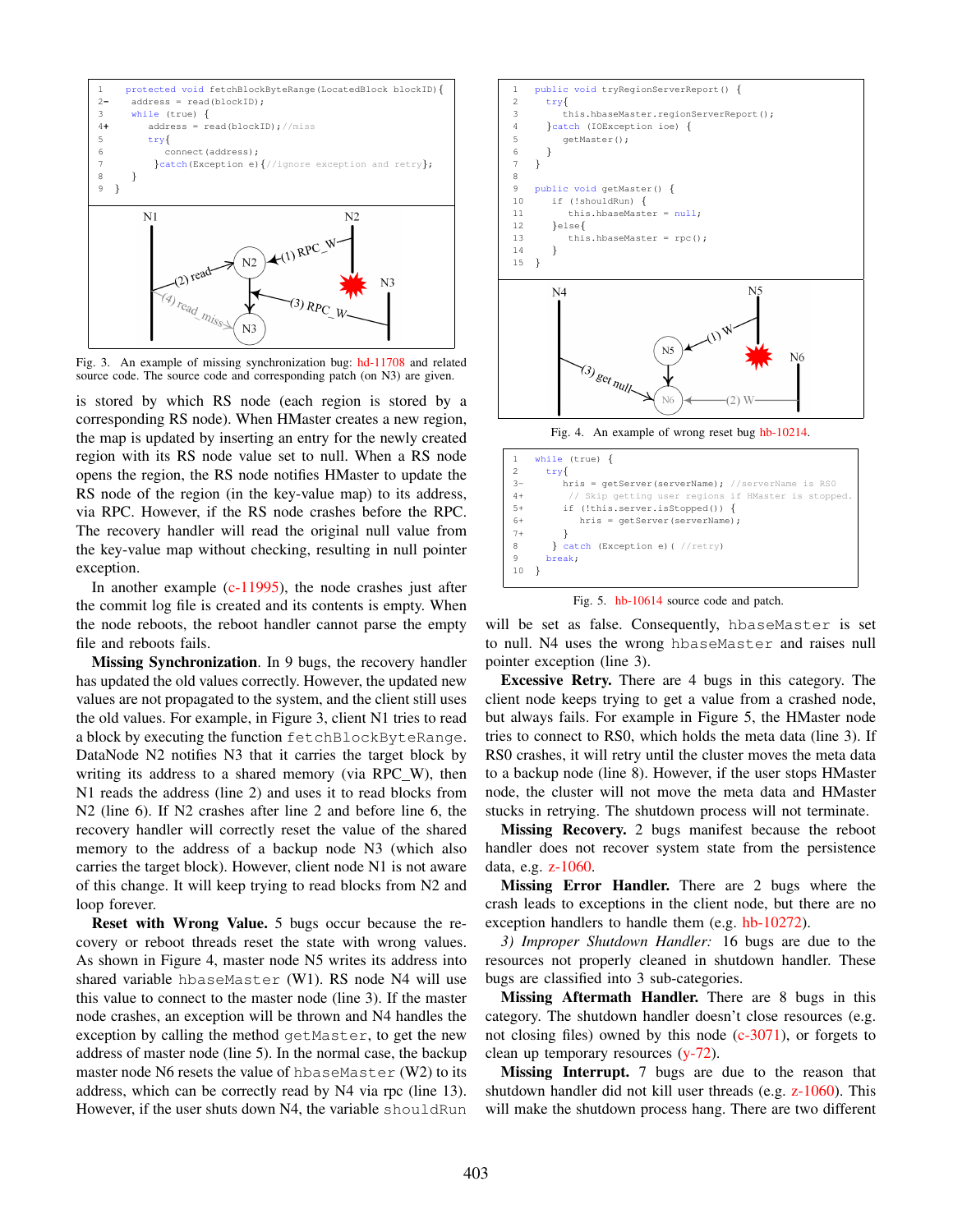types of threads in Java: Daemon threads and user threads. Damon threads will exit automatically when JVM exits, while user threads exits only when it finishes running or is terminated by external signal. If there exists any running user thread, JVM will wait for them to exit.

Called Twice 3 bugs are triggered because the shutdown handler will make a non re-entrant function being called twice, sometimes causing exceptions. For example in y-170, the node manager NM is shutting down and its stop method is called directly by the shutdown hook. Meanwhile, another composite service *NodeStatusUpdaterImpl* also notifies the node manager to stop, the stop method is called again and an exception is thrown.

*4) System-Specific Bugs in Handler.:* There are 20 bugs that cannot be classified into the above 3 types. These bugs are system-specific semantic errors in the handler. For example, in m-3463, Yarn uses format *host:port* as id to record each task. However, when the application manager AM crashes, the recovery code uses *host* as id to get tasks. The recover will fail since no tasks can be obtained. 7 bugs happen after upgrading. The updated code cannot parse the old data format, as in c-13559.

*Finding 3*: The root causes of most NCBugs(83.3%) have common patterns, such as distributed concurrency bugs, or improper recover handler, or fails to clean up resources during shutdown.

# *B. RQ1: Errors*

We categorize the errors of NCBugs into explicit errors and silent errors. Identifying errors can help us understand the root causes of NCbugs, and provide suggestions on how to prevent error propagation.

*1) Explicit Errors:* 54(45%) NCBugs will print obvious messages, including null pointer exceptions (22 bugs) and other semantic exceptions(32 bugs).

Null Pointer Exception. 22 NCBugs (18.3%) will cause null pointer exceptions(NPE). The ratio is much higher than other types of bugs  $(5\% \, 5)$ . In the simple case  $(8 \, \text{bugs})$ , the callee method will return a null value when a node is not available (due to shutdown or crash), but the caller does not perform null check on the return value. Another 7 null pointer bugs are due to data races. In the rest 7 null pointer bugs, a shared variable is initialized to null then gets updated by a node. The node may crash before it writes the shared variable, and the recovery thread still uses the initial null value.

Classic static analysis tools can be used to prevent these NCBugs, especially for the simple case. Here we give an example.

```
1 ret = null; //request code
2 while (shouldRun){
3 ret = \text{retry}();
4 }
5 return ret;
6 //recovery, reboot, or shutdown code
8 shouldRun = false;
```
The variable ret is initialized to null (line 1). It is then updated in the while loop (line 3). Before executing the loop, the reboot or shutdown handler thread may set the variable shouldRun to false. As a result, the code snippet returns a null value. The caller simply uses the return value without checking. In other cases, an exception is thrown when reading data from a crashing node. Very frequently, the exception handler simply returns a null value, leading to null pointer exception in its caller method.

All five target systems are checked by Findbugs [18], one of the state-of-the-art bug finding tools. However, Findbugs fails to report all the null pointer exception bugs we studied. For inter-procedural bugs, the tool requires developers to add a Nullable annotation for the return value of the callee method. Although those annotations are very useful to prevent null pointer bugs, they are not widely adopted in practice. All the five systems in our study do not introduce the *Nullable* annotation.

Nevertheless, we can still detect these null pointer exceptions with traditional static analysis. Here context-sensitive inter-procedural analysis [19]–[22] is required to detect such errors with good precision.

Semantic Exception. The developers will check the correctness of system states by examining values of certain variables. If the values are not expected, exceptions will be thrown with detailed messages printing the diagnosing and locating the root causes. For example in y-1752, due to a concurrency bug, the slave node will send an unexpected event to the master node. The master node checks the event and throws an exception *InvalidStateTransitonException* to indicate that the event is invalid.

*2) Silent Errors:* 66 bugs do not print explicit error messages, such as system hang or data corruption. There are three types of system hang: (1) File exists in the disk for ever, eventually exhausts resources, (2) System waits for another event or state forever, and (3) Task is too slow and system appears hang.

*Finding 4*: 45% of NCBugs print explicit error messages, and the other 55% are silent errors.

*Finding 5*: A large percent of NCBugs lead to null pointer exceptions. These bugs can be effectively detected by traditional static analysis.

# *C. RQ2: Impact*

We classify the impacts of NCBugs into node-, operation- , data- and performance-related failures. Some bugs are innocuous and their errors are tolerated by the system. To avoid double counting, we consider the impact of a bug as operation failures only if the bug does not cause node down, data loss or data corruption.

Node Down. 31 bugs cause node crash or node inoperative. If a bug makes the reboot process fail, it is regarded as causing node crash. We also regard a bug resulting in resource leak as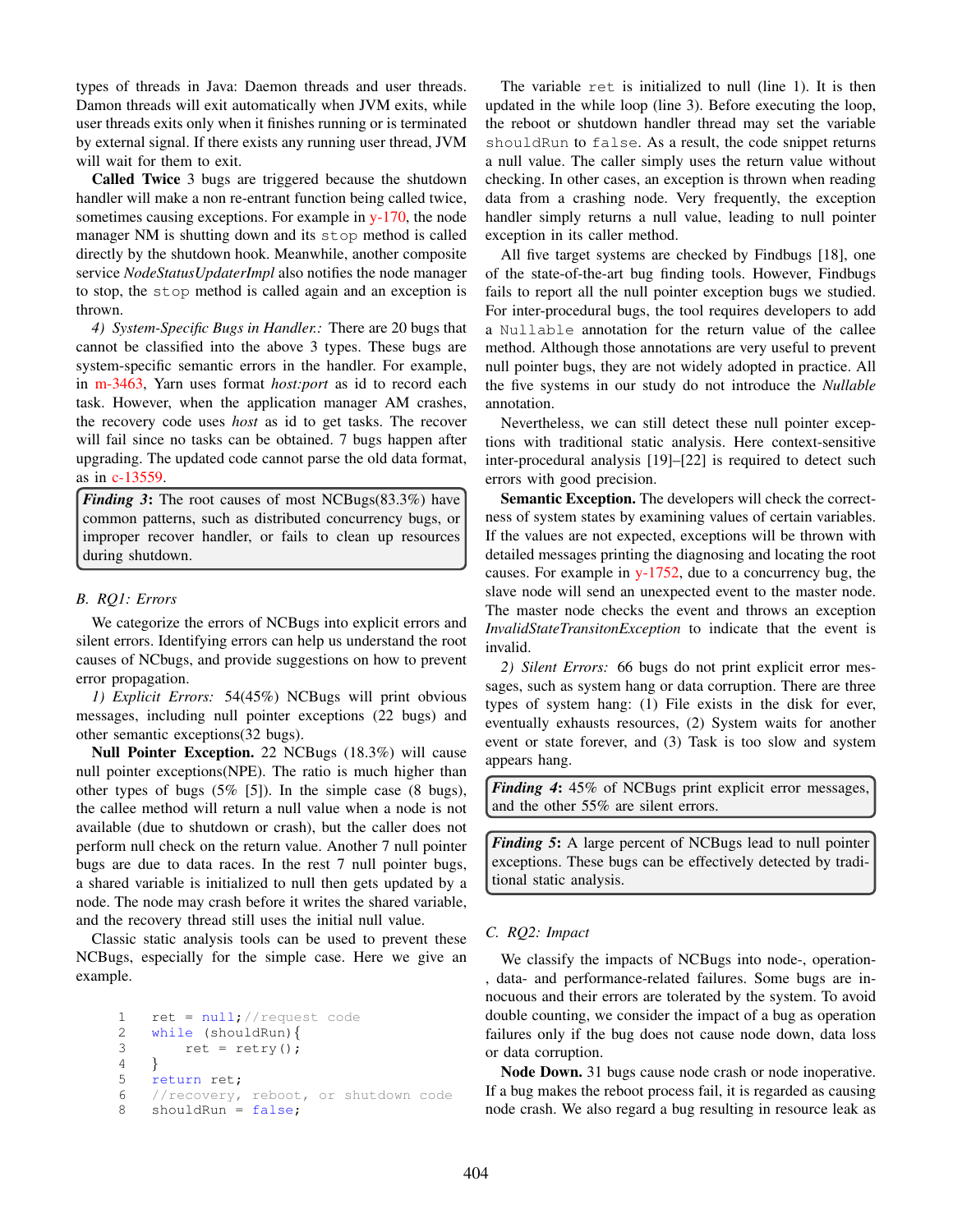

Fig. 6. The distribution of requests and the number of events for each root cause.

TABLE III THE NUMBER OF REQUEST TYPES IN DIFFERENT SYSTEMS.

|  | HDFS CASSANDRA                                                     | HBASE   YARN   ZK |  |
|--|--------------------------------------------------------------------|-------------------|--|
|  |                                                                    |                   |  |
|  | causing node inoperative (e.g., $y-72$ ), since it will eventually |                   |  |

exhaust the disk space.

Data Corruption. 18 bugs lead to data loss or data inconsistencies. For example, in bug hb-3362, two region servers try to update the same data, causing data loss.

Operation Failure. 59 NCBugs cause operation failure. We treat all requests sent to the running system as operations. Hence, failed shutdown and failed client requests are both classified as operation failures.

Performance Degradation. 9 bugs lead to performance degradation, including unnecessary try and wait, or the interval time of trying or waiting takes too long.

Innocuity. 3 bugs have no observable impact to the system. For instance, in y-4355, the null pointer exception crashes the non-service thread. But the error is tolerated by the system.

*Finding 6*: Allmost all(97.5%) NCBugs have serious impacts to the system, which cause node down, data loss, operation failure, or performance degradation.

## *D. RQ3: Input Condition*

The input condition to trigger NCBugs answers RQ3. The input conditions include the workload (i.e., user requests) and the necessary node operations (i.e., events). Figure 6 summarizes the conditions to trigger a NCBug for each category.

Concurrency Bug. 21 concurrency bugs need one user request to trigger. Among them, 17 bugs need another node operation event (e.g., the example in Figure 2(b)), the rest 4 bugs need two or more node operations. For example, in hb-13546, only when both the master node and the backup node crash, the client request thread will read the wrong value assigned by the recovery thread. 18 concurrency bugs do not need any user request. Among them, 12 bugs need two or more node operations to trigger. For instance, the hb-11458 needs one reboot operation and one shutdown operation to trigger. Before the reboot handler initializes the pointer, the shutdown handler thread begins to execute and reference the uninitialized pointer. 6 bugs need one node operation and another daemon thread trigger. For example in hd-3616, the daemon thread and the shutdown handler thread access the same HashMap object which is not thread safe. Hence a *ConcurrentModificationException* is thrown. Only one bug needs two requests and one of the requests will transfer an error into failure.

Improper Recovery Handler. All bugs need at least one node operation ( i.e. node crash) to make the system state illegal. The crash can happens on the node which is performing the recovery or shutdown. There are 25 bugs need more than one node operations. There are also 10 bugs do not need any requests to trigger, where the bugs manifest due to conflicting accesses in different threads handling node operations.

Improper Shutdown Handler. All bugs do not need any request, they only need the shutdown operation to trigger.

System-Specific Bug. 5 bugs don't need any request. All of them are due to system upgrades after the node operation. 7 bugs only need one user request. For example, in y-3095, when RM reboots, one variable name becomes different between RM and client node. In another example, m-3463, the bug exists in the event handler, but we need a user request to push the system to a bug-triggering state. 8 bugs need two or more requests to push the system into corner case.

In summary, more than 40% NCBugs don't need any user request, suggesting that all these bugs exist in the operation handlers. 85% NCBugs need no more than two events and requests. Our study also shows that the types of requests can be dispersed, as shown in TableIII. This suggests that in order to automatically trigger node change bugs, we need to inject node operations for different types of requests.

*Finding 7*: More than 40% NCBugs do not need any request to trigger, and 85% NCBugs need no more than two requests and events.

*Finding 8*: The types of requests needed to trigger NCbugs are dispersed.

## *E. RQ4: Fixing Strategies*

The fixing strategies reflects the bug complexity. It can also help us investigate bug diagnosis and automatic fix techniques. In studying the fixing strategies of NCBugs, we analyze their patches and related source code. In general, 87 bugs are fixed at the root cause, and 33 bugs are fixed by preventing error propagation.

*1) Preventing Error Propagation:* Instead of enforcing the thread execution order, 21 concurrency bugs are fixed by preventing the propagation of wrong values. The called twice bugs are fixed by changing the method to be re-entrant, instead of removing one call path. Missing interrupt bugs are not fixed by re-sending the signal, but by adding a variable to record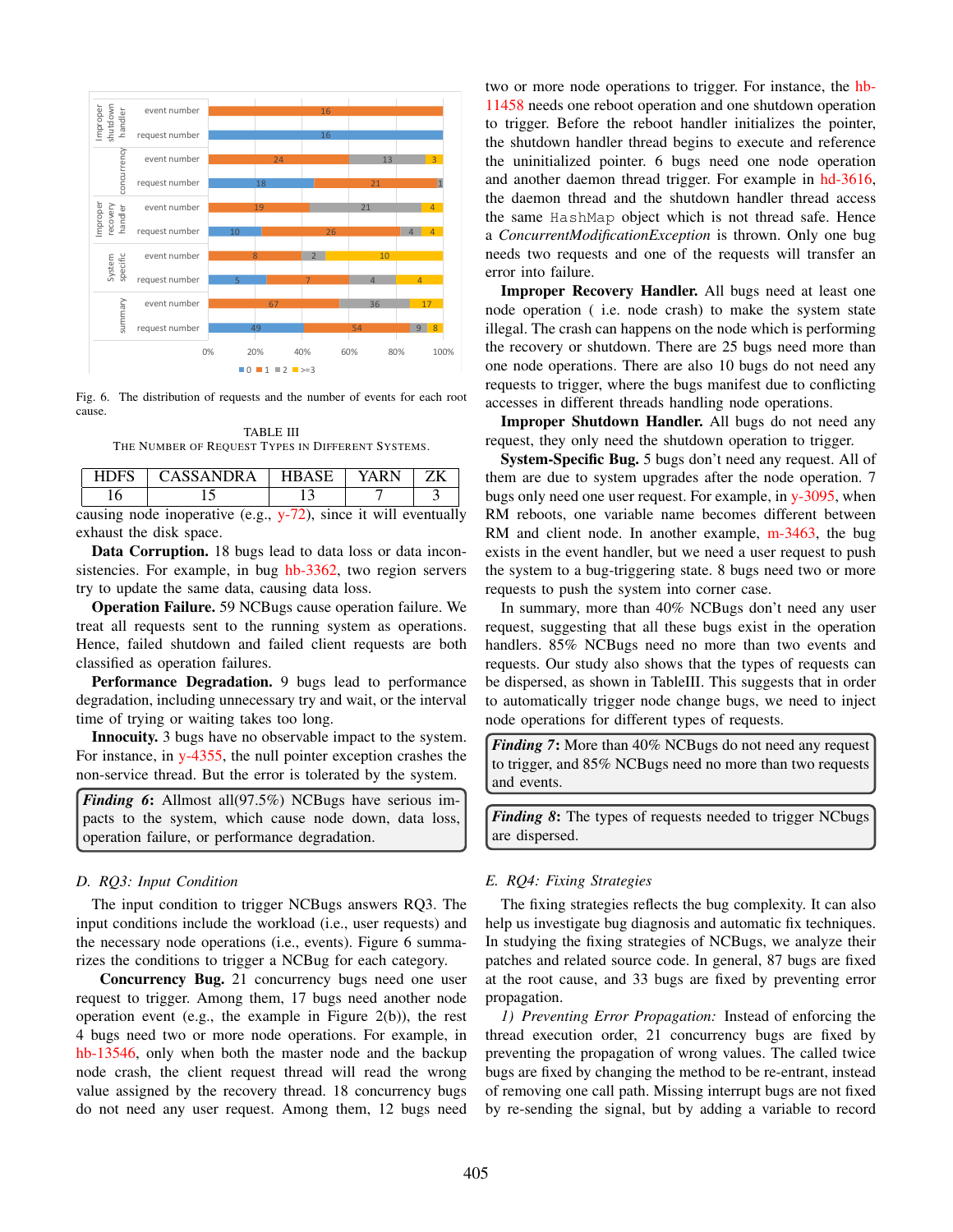#### TABLE IV COMPLEXITY TO APPLY A PATCH.

| Operation   | LOC of a patch | # patches | # comments | times (day) |
|-------------|----------------|-----------|------------|-------------|
| shutdown    | 45.825         | 2.98      | 16.13      | 83.26       |
| crash       | 55.98          | 3.00      | 20.93      | 74.49       |
| reboot      | 50.28          | 3.50      | 23.63      | 87.86       |
| non-NC bugs | 1.62           | 2.81      | 7.48       | ዩን ንበ       |

whether the node is down. The running thread then checks this variable accordingly. Two wrong reset bugs are fixed by adding safety check.

*2) Fixing the Root Cause:* 87 bugs are fixed by addressing their root causes, we describe how the developers fix them for each bug category.

Concurrency Bug. 19 concurrency bugs are fixed this way. In particular, 4 order violation bugs are fixed by enforcing the thread executing order, 3 atomicity violation bugs are fixed by enforcing block synchronization, and 3 deadlock bugs are fixed by removing synchronization. Others are fixed by preventing the interfering thread running. The mismatched wait and notify bug is fixed by adding a Notify operation.

Improper Recovery Handler. All the missing safety check bugs are fixed by adding corresponding safety checks. 3 reset with wrong value bugs are fixed by correcting the wrong values. 4 missing recovery and error handler bugs are fixed by adding the missing handlers. Missing synchronization bugs are fixed by adding the retry code. For example, in figure3, the patch is to move the read code into while block. Excessive retry bugs are fixed by adding code to check the client state.

System-Specific Bugs. All the System-specific bugs are fixed by addressing the wrong code. For upgrade bugs, the fixing is improving the new code to match the old data format.

*3) Fixing Complexity:* Is it more complex to fix NCBugs than other types of bugs? In order to measure their fixing complexity, we random chose 120 non-NCBugs and compare their patches with those of NCBugs. We compare the numbers of patched code lines (including deleted and added lines), the number of patches, and the number of days to apply a patch. Before the bug issue is closed, the developers will discuss the root causes and fixing strategies in the issue repositories. The number of comments suggests the complexity in diagnosing and fixing a bug. Hence, we also compare the number of comments for each bug. We have developed a python script to parse the issue web page to get the above statistics.

As shown in Table IV, surprisingly, NCBugs are no harder to fix than other types of bugs. Shutdown bugs are generally easier to fix, since those bugs commonly happen in the shutdown handler only. We assume that the reason is that tolerating node change is implemented as normal software components of distributes system. Hence, the complexity of NCBugs does not introduce extra complexity in their fixes.

*Finding 9*: 72.5% of NCBugs are fixed by fixing the root cause, the other NCBugs are fixed by preventing error propagation.

*Finding 10***:** It is no more complex to fix a NCBug than other types of bugs. Shutdown bugs are easier to fix.

# IV. LESSONS LEARNED

In this section, we discuss challenges and opportunities to prevent and detect NCBugs.

# *A. Opportunities*

Shutdown Bug Detection. Finding 3 shows that graceful shutdown can also cause bugs and these bugs are generally easy to detect and fix. According to Finding 6, shutdown bugs also have serious impacts to the system. However, current studies mostly focus on detecting bugs caused by crash and reboot [6], [9], which is more challenging. New analysis and testing tools can be developed to effectively address shutdown bugs.

Concurrency Bug Detection. Concurrency bugs caused by node operation have similar patterns to traditional concurrency bugs. We can extend existing detection and testing techniques [23]–[26] for distributed concurrency bugs to detect this type of bugs.

Static Analysis Tools. Our study shows that 27.5% bugs are fixed to prevent error propagation (Finding 9). This finding suggests that we can detect the bugs based on their error propagation rule, similar to previous work [15], [27]. For example, those null point exception bugs triggered by node operations (Finding 5) share a simple rule. Although existing static analysis tools cannot detect them, new rule-based tools without complex analysis can be developed.

Model Checking Tools. Model checking tools detect bugs by enumerating all events order, and it faces the state space explosion when a large number events are involved. Finding 7 show that 85% bugs don't need more than 2 events, suggesting new optimization opportunities to prune unnecessary events.

# *B. Challenges*

Inferring Request. Finding 7 shows that the types of requests trigging node operation bugs are dispersed. The node operation handler and different request handler threads interact with each other through shared resources. However, it is difficult to infer which user requests are needed to trigger those bugs. For instance, some bugs are only triggered when the system is being upgraded.

Fault Injection. Existing fault injection techniques inject faults (e.g., crash events) at IO or communication points. However, our study shows that certain bugs are triggered by node operations at other program points. Hence, we should develop the new technology that can explore more injection points. The space we need to explore to inject faults becomes much larger.

# V. NPEDETECTOR

Static analysis tools [18], [28], [29] are now commonly used in large software projects to detect the potential null pointer exceptions (NPE) at compile time. All the five target systems in our study have Findbugs [18] as a built-in tool. These static analysis tools are effective. For example, Nullaway [28] has helped Uber reduce the number of NPEs in production by an order of magnitude [30]. Due to restrictions on analysis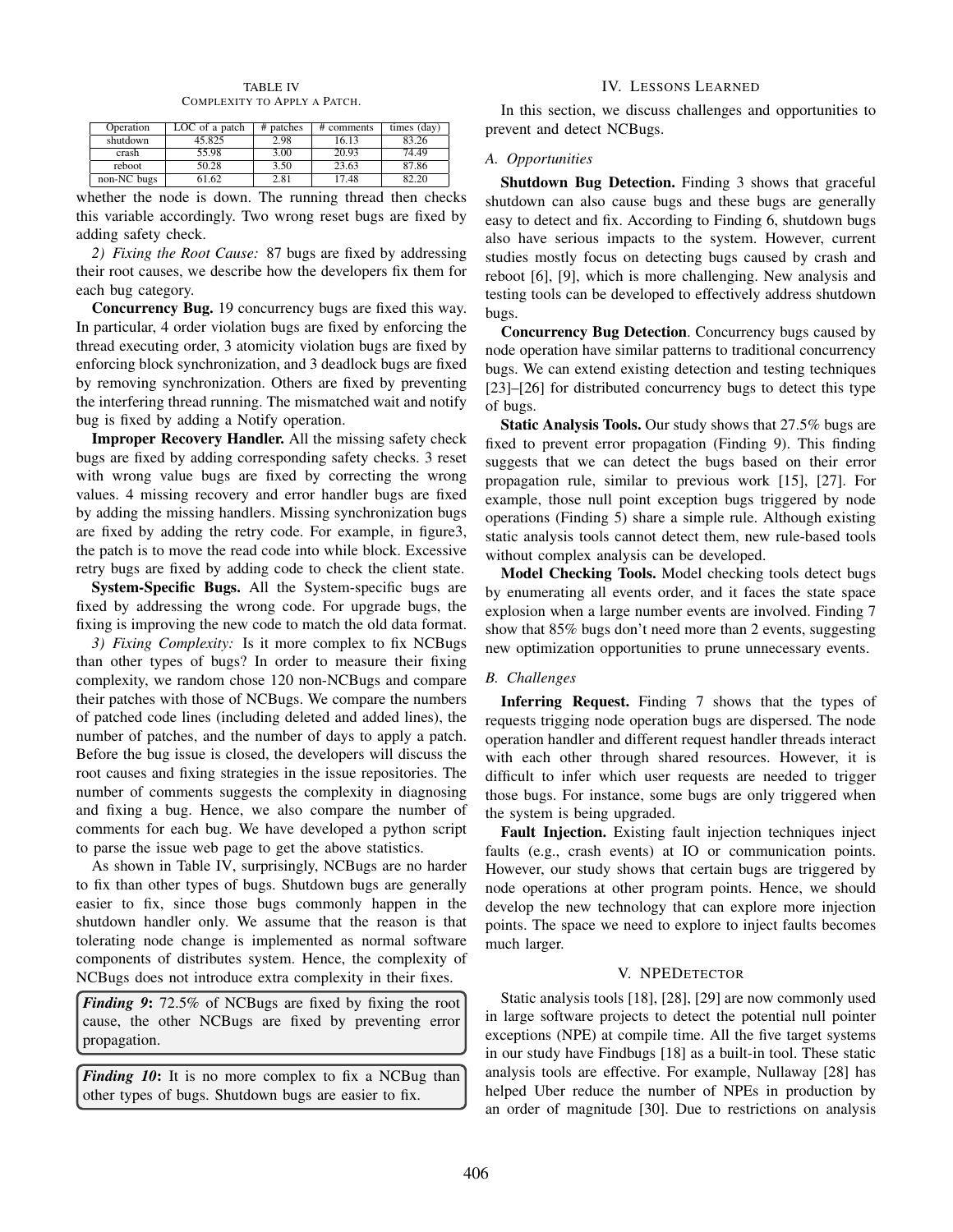TABLE V RESULTS OF APPLYING NPEDETECTOR TO 8 DISTRIBUTED SYSTEMS.

| System         | <b>YARN</b> | <b>HDFS</b> | HBase | Cassandra | Zookeeper | CloudStack | Storm | Helix | total  |
|----------------|-------------|-------------|-------|-----------|-----------|------------|-------|-------|--------|
| submitted bugs |             |             |       |           |           |            |       |       | 65     |
| confirmed bugs |             |             |       |           |           |            |       |       | 23     |
| false positive |             |             |       |           |           |            |       |       |        |
| uncertainty    |             |             |       |           |           |            |       |       |        |
| fixed bugs     |             |             |       |           |           |            |       |       | $\cap$ |

efficiency, these static analysis tools commonly do not perform complex inter-procedural analysis. Hence, they rely on developers to add a @Nullable annotation for each method which may return null. They can then efficiently check whether the return value of a @Nullable method is dereferenced without checking or not.

It is tedious for developers to introduce @Nullable annotations, especially for large projects with millions of lines of code. This largely restricts the ability and effectiveness of existing static analysis tools. Unfortunately, there is no effective tool to help developers to introduce the @Nullable annotations automatically.

Our finding 5 shows that those null pointer exceptions caused by node operations share a simple pattern: 1) the callee method directly returns a null value in its exception handler (due to crash or other node operations), and 2) caller directly uses the null value without checking. Base on this observation, we develop NPEDetector, a rule-based static analysis tool to automatically locate nullable methods.

#### *A. Implementation*

NPEDetector is implemented on top of the WALA static analysis framework [31] (v1.4.3). The tool firstly finds all methods that can return a null value directly, i.e., has a return null instruction. Then it gives each method that may return a null value a score to measure its nullable probability. Specifically, we use the following formula to compute the probability.

$$
Score = CheckedCallsN - UnCheckedCallsN + \#Exception * Weight
$$
 (1)

The probability score depends on how much callers have checked the return value of this method. The more the number of callers checking (not checking) its return value, the higher (lower) the score. In addition, since node operations often cause exceptions, we put more emphasis on those methods which return a null value in their exception handlers. The score is adjusted by  $#Exception * weight$ , where  $#Exception$  is the number of exception handlers, and  $Weight$  is pre-defined a constant value. By default, it is set to 10.

Next, we rank all methods according to their probability scores. We implement a simple checker which regards an unchecked reference in the caller of a nullable method as a bug, and report those bugs with highest scores.

Discussion: There are different use cases of NPEDetector. Instead of directly reporting null pointer bugs, we can report the top ranked methods to the developers for manual inspection. Alternatively, we can automatically introduce



Fig. 7. The new bug hb-20419 that is caused by crash.



Fig. 8. The new bug y-7786 that is caused by shutdown.

@Nullable comments and run existing static tools for bug reporting. Our current implementation targets Java, but the intuition is applicable for programs in other languages.

#### *B. Checking Real-World System*

We have applied NPEDetector to analyze the latest versions of 8 distributed systems. In addition to the five target systems in our study, we have also chosen 3 new distributed systems: Cloud computing platform CloudStack [32], distributed realtime computation system Storm [33], and generic cluster management framework Helix [34]. This can help to evaluate the generality of NPEDetector. In our experiments, we report the top 100 bugs with highest scores and manual inspect each bug report.

There are 35 false positives where the callers already perform safety check before calling nullable method. We believe that the rest 65 bug reports are real bugs. We have submitted them to the original developers and provided patch for each submitted bug (Table V). Overall, NPEDetector has found 60 new null pointer exception bugs. Among the 60 bugs, 23 bugs have already been fixed using our provided patches, 23 bugs have already been confirmed but not fixed yet, 14 bugs are still waiting to be reviewed. For the 3 newly added distributed systems, NPEDetector reports 26 bugs in total, including 14 bugs which are already fixed. For CloudStack, 11 of 12 our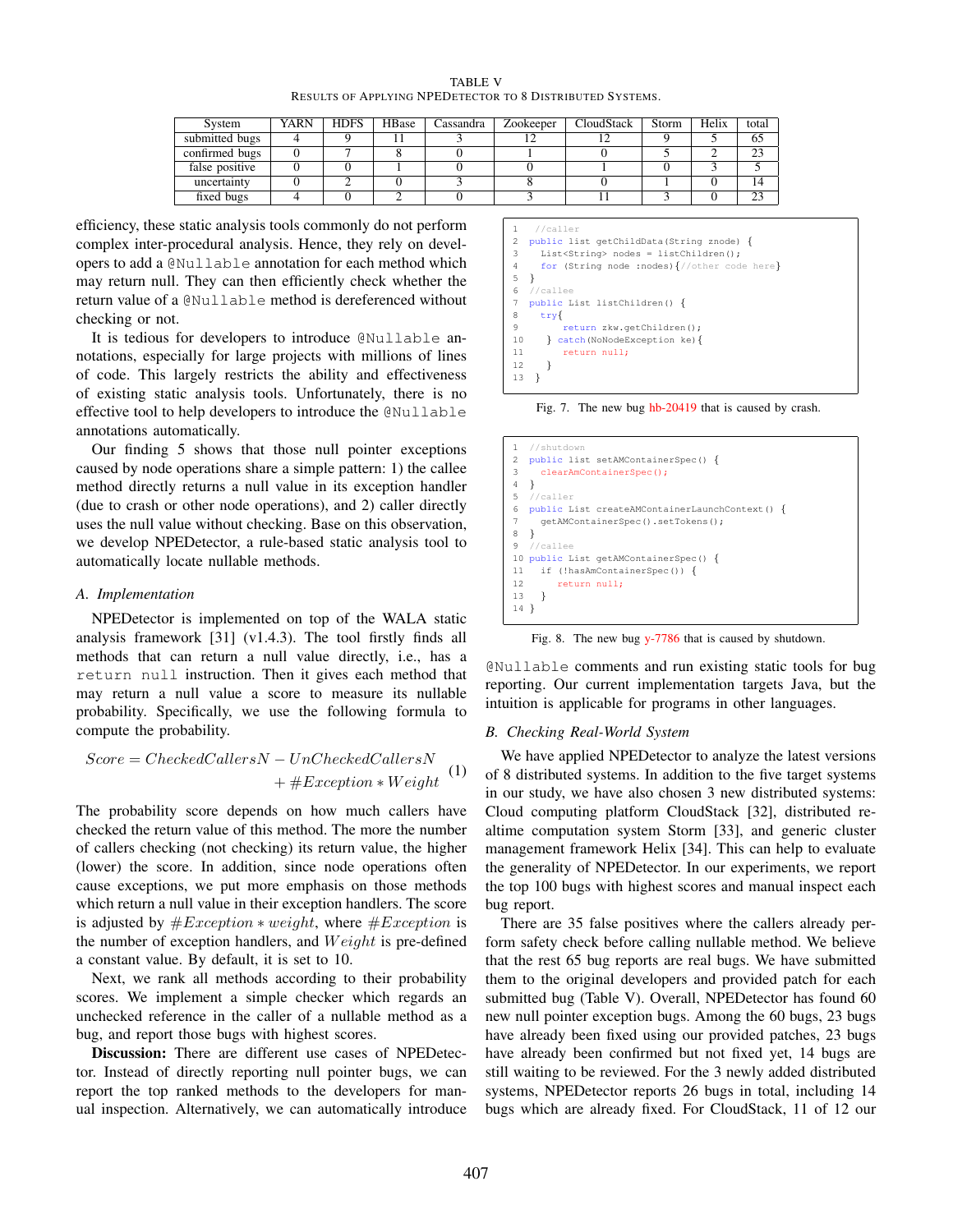submitted bugs have been fixed. Our provided patches have also been committed to the milestone version by the origin developer.

Ability of Detecting NCBugs. NPEDetector reports 7 null pointer exception bugs caused by node operations, all of which have been fixed. Figure 7 shows one new bug caused by node crash. The caller method getChildData invokes the callee method listChildren to get the list of nodes (line 3). The listChildren method connects to zkw (line 9). If the node crashes, callee will return a null value directly in its exception handler (line 11). The caller method getChildData directly uses the null value without checking (line 4), leading to a null pointer exception error.

Figure 8 shows another example caused by shutdown. The application manager node AM is shutting down and it will clean all its resource (line 3). As a result, the condition at line 11 is evaluated to be true, the callee method getAMContainerSpec directly returns a null value. In line 7, the null value is directly used without checking. This bug is a data race and we have triggered it with NCTrigger.

Performance. The analysis is very efficient and most of the time is spent on building the call graph by WALA. It costs less than 24 seconds for our analysis to process YARN (with millions lines of code) on an Intel $(R)$  Xeon $(R)$  E7-4809 processor with 32 GB of memory.

False Positives. 5 of our submitted bugs are confirmed as false positives. 1 bug is due to the fact that the caller is depreciated, and that method has been deleted in our accepted patch ( cl-10356). In other cases, the return value are guaranteed to be not null with complex logic instead of being checked directly (e.g. he-702).

Feedback from Developer. Our patches and tool have received many positive feedbacks, with comments including *"Good catch!", "Thanks for the nice contribution, I really appreciate your enthusiasm to develop such a handy tool"*.

## VI. RELATED WORK

In this section we will introduce some distributed bug studies and detection technologies which are related to our work.

Distributed System Bugs Studies. There are many empirical studies on distributed system bugs [5], [15], [35]– [40]. Some of them only focus on one system. Due to space constraints, here we only discuss the bug studies that based on the multi open source distributed systems. CREB [41] gives a nice empirical study about bugs caused by node crashes. CBSDB [38] performs a monolithic distributed system bug study and gives many interesting findings, such as 13% bugs are caused by hardware faults(including node crash). We concentrate on NCBugs and deeply study them along with source code and patches. TaxDC [5] performs a study on distributed concurrency bugs and finds that 63% distributed concurrency bugs need node crash, reboot, and other faults as input. Our study focuses on NCBugs, concurrency bugs are only part of them. Yuan [15] found that 35% the catastrophic failures are caused by inappropriate error handler and also

developed a tool to detect such bugs. We also find a simple rule of NPEs and develop a tool to prevent them based on the Finding 5.

Distributed System Bugs Detection. Previous works [6]– [8], [42], [43] focus on injecting faults(include node crash, disk failure) into running system. FATE [6] systematically pushes system into many possible failure scenarios by abstracting IO state. Setsudo [8] injects fault while system is in recovery state. Ju [7] first constructs the system execution graph based on the internetwork communication and injects fault at each graph node. Our study shows that node crash which happens at more than IO point can also cause bugs. Model checking [9], [44]–[47] systematically enumerates the possible event order of a distributed system and performs some fault injections at a special system state, this makes the system run into corner-case situations and exposes deep hidden bugs. Model checking may enumerate many unnecessary events and hence take the edge off its performance, our study shows that 85% NCBugs involve no more than 2 events. We still have chance to reduce the number of events that are needed to be enumerated. DCatch [48] is the first work that detects the data race bugs in distributed system, but has limit on detecting concurrency typestate bugs [49]. CloudRaid [50] can detect distributed concurrency bugs by log mining. FCatch [51] detects fault timing bug by brilliantly transforming the bugs into two common models. DScope [27] finds the data corruption bugs which can led hang by static analysis. PCatch [52] first identifies the local slowdown region, then analyses the region propagation chain to make sure whether it will affect all system performance. Our study also covers data race, fault timing, data corruption and performance bugs, we believe that our findings can be helpful to improve these detection tools.

## VII. CONCLUSION AND FUTURE WORK

Distributed systems have become the basic platform to support many other applications, but they still suffer from the NCBugs. In this paper, we choose 120 real world NCBugs from 5 widely used distributed systems and perform comprehensive study on them. We examine their root cause, impact, input condition, and fixing strategies. Our findings can promote future NCBug detection. Also we develop a tool to detect bugs in 8 distributed systems. In total 60 bugs are found and 23 of them are fixed by our patches. In the future, we will develop a more powerful toolkit for detecting NCBugs in distributed system.

The source code of NPEDetector, new found bugs and discussions with the original developers can be found at: *https://github.com/lujiefsi/NPEDetector*

## ACKNOWLEDGEMENT

This work is supported by the National Key research and development program of China (2016YFB1000402), the Innovation Research Group of National Natural Science Foundation of China (61521092 and 61672492), and the National Natural Science Foundation of China (U1736208).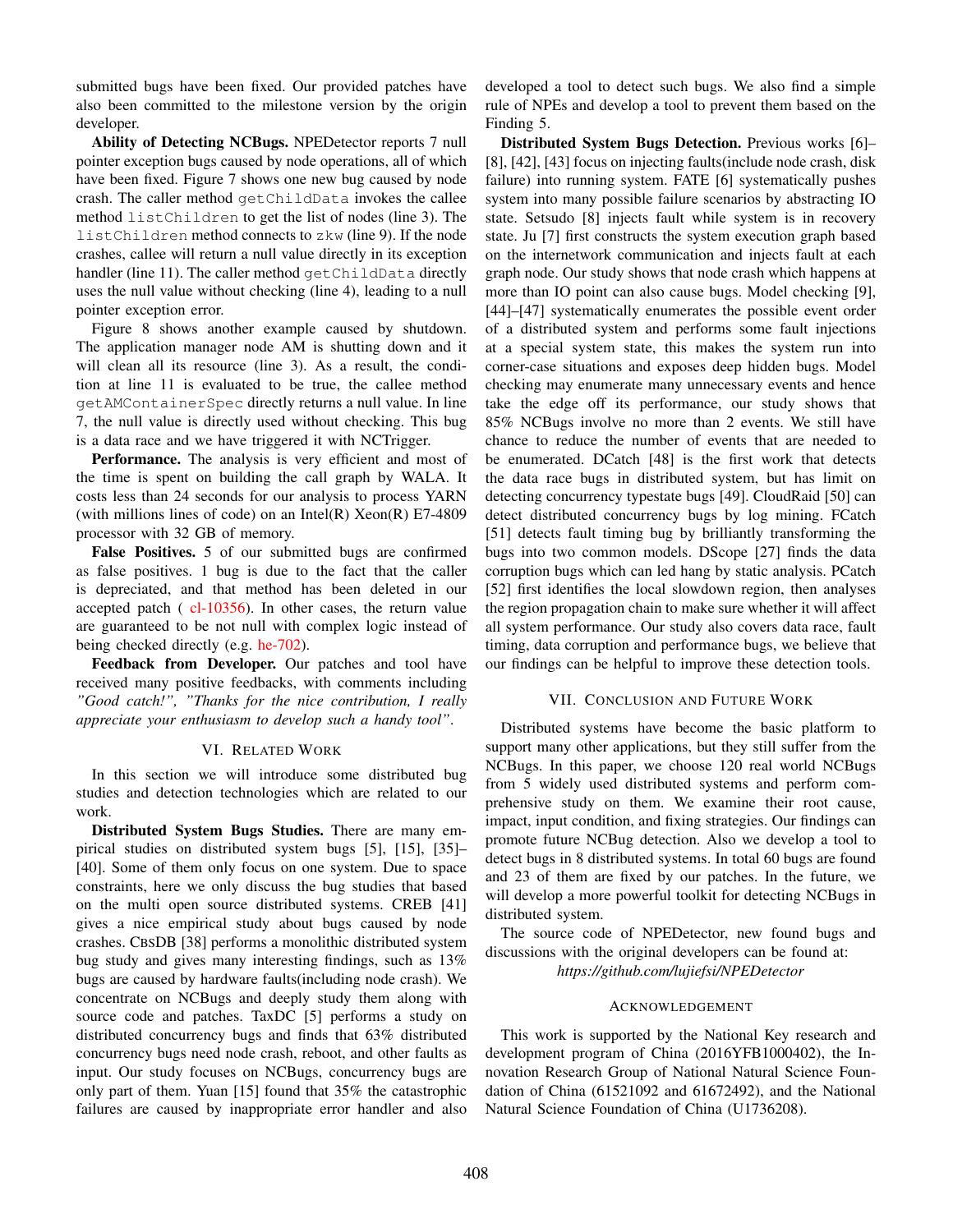#### **REFERENCES**

- [1] iwgcr. (7/mar/2012) Downtime costs per hour. [Online]. Available: http://iwgcr.org/?p=404
- [2] L. George, *HBase: the definitive guide: random access to your planetsize data*. " O'Reilly Media, Inc.", 2011.
- [3] P. Hunt, M. Konar, F. P. Junqueira, and B. Reed, "Zookeeper: Wait-free coordination for internet-scale systems." in *USENIX annual technical conference*, vol. 8, no. 9. Boston, MA, USA, 2010.
- [4] J. Tsidulko, ""microsoft azure storage cluster loses power"," Aug. 2017. [Online]. Available: https://www.crn.com/slide-shows/cloud/300089786/ the-10-biggest-cloud-outages-of-2017-so-far.htm/pgno/0/6
- [5] T. Leesatapornwongsa, J. F. Lukman, S. Lu, and H. S. Gunawi, "Taxdc: A taxonomy of non-deterministic concurrency bugs in datacenter distributed systems," *ACM SIGPLAN Notices*, vol. 51, no. 4, pp. 517–530, 2016.
- [6] H. S. Gunawi, T. Do, P. Joshi, P. Alvaro, J. M. Hellerstein, A. C. Arpaci-Dusseau, R. H. Arpaci-Dusseau, K. Sen, and D. Borthakur, "Fate and destini: A framework for cloud recovery testing," in *Proceedings of NSDI 11: 8th USENIX Symposium on Networked Systems Design and Implementation*, 2011, p. 239.
- [7] X. Ju, L. Soares, K. G. Shin, K. D. Ryu, and D. Da Silva, "On fault resilience of openstack," in *Proceedings of the 4th annual Symposium on Cloud Computing*. ACM, 2013, p. 2.
- [8] P. Joshi, M. Ganai, G. Balakrishnan, A. Gupta, and N. Papakonstantinou, "Setsudō: perturbation-based testing framework for scalable distributed systems," in *Proceedings of the First ACM SIGOPS Conference on Timely Results in Operating Systems*. ACM, 2013, p. 7.
- [9] T. Leesatapornwongsa, M. Hao, P. Joshi, J. F. Lukman, and H. S. Gunawi, "Samc: Semantic-aware model checking for fast discovery of deep bugs in cloud systems." in *OSDI*, 2014, pp. 399–414.
- [10] D. Borthakur *et al.*, "Hdfs architecture guide," *Hadoop Apache Project*, vol. 53, 2008.
- [11] V. K. Vavilapalli, A. C. Murthy, C. Douglas, S. Agarwal, M. Konar, R. Evans, T. Graves, J. Lowe, H. Shah, S. Seth *et al.*, "Apache hadoop yarn: Yet another resource negotiator," in *Proceedings of the 4th annual Symposium on Cloud Computing*. ACM, 2013, p. 5.
- [12] A. Lakshman and P. Malik, "Cassandra: a decentralized structured storage system," *ACM SIGOPS Operating Systems Review*, vol. 44, no. 2, pp. 35–40, 2010.
- [13] T. A. S. Foundation, "Asf jira apache issues," 2018. [Online]. Available: https://issues.apache.org/jira/
- [14] S. Boyd, A. Ghosh, B. Prabhakar, and D. Shah, "Randomized gossip algorithms," *IEEE transactions on information theory*, vol. 52, no. 6, pp. 2508–2530, 2006.
- [15] D. Yuan, Y. Luo, X. Zhuang, G. R. Rodrigues, X. Zhao, Y. Zhang, P. Jain, and M. Stumm, "Simple testing can prevent most critical failures: An analysis of production failures in distributed data-intensive systems." in *OSDI*, 2014, pp. 249–265.
- [16] S. Chiba, "Load-time structural reflection in java," in *European Conference on Object-Oriented Programming*. Springer, 2000, pp. 313–336.
- [17] J.-C. Laprie, "Dependable computing: Concepts, limits, challenges," in *Special Issue of the 25th International Symposium On Fault-Tolerant Computing*, 1995, pp. 42–54.
- [18] D. Hovemeyer and W. Pugh, "Finding bugs is easy," *Acm sigplan notices*, vol. 39, no. 12, pp. 92–106, 2004.
- [19] L. Li, C. Cifuentes, and N. Keynes, "Boosting the performance of flowsensitive points-to analysis using value flow," in *Proceedings of the 19th ACM SIGSOFT symposium and the 13th European conference on Foundations of software engineering*. ACM, 2011, pp. 343–353.
- [20] L. Lian, C. Cifuentes, and N. Keynes, "Precise and scalable contextsensitive pointer analysis via value flow graph," in *Proceedings of the 2013 International Symposium on Memory Management*, ser. ISMM '13. New York, NY, USA: ACM, 2013, pp. 85–96. [Online]. Available: http://doi.acm.org/10.1145/2464157.2466483
- [21] Y. Sui and J. Xue, "On-demand strong update analysis via value-flow refinement," in *Proceedings of the 2016 24th ACM SIGSOFT International Symposium on Foundations of Software Engineering*. ACM, 2016, pp. 460–473.
- [22] T. Tan, Y. Li, and J. Xue, "Efficient and precise points-to analysis: modeling the heap by merging equivalent automata," *ACM SIGPLAN Notices*, vol. 52, no. 6, pp. 278–291, 2017.
- [23] C. Flanagan and S. N. Freund, "Fasttrack: efficient and precise dynamic race detection," in *ACM Sigplan Notices*, vol. 44, no. 6. ACM, 2009, pp. 121–133.
- [24] C.-H. Hsiao, J. Yu, S. Narayanasamy, Z. Kong, C. L. Pereira, G. A. Pokam, P. M. Chen, and J. Flinn, "Race detection for event-driven mobile applications," *ACM SIGPLAN Notices*, vol. 49, no. 6, pp. 326– 336, 2014.
- [25] B. Kasikci, C. Zamfir, and G. Candea, "Data races vs. data race bugs: telling the difference with portend," *ACM SIGPLAN Notices*, vol. 47, no. 4, pp. 185–198, 2012.
- [26] Q. Zhou, L. Li, L. Wang, J. Xue, and X. Feng, "May-happen-inparallel analysis with static vector clocks," in *Proceedings of the 2018 International Symposium on Code Generation and Optimization*. ACM, 2018, pp. 228–240.
- [27] T. Dai, J. He, X. Gu, S. Lu, and P. Wang, "Dscope: Detecting real-world data corruption hang bugs in cloud server systems," in *Proceedings of the ACM Symposium on Cloud Computing*. ACM, 2018, pp. 313–325.
- [28] Nullaway: Fast annotation-based null checking for java. [Online]. Available: https://github.com/uber/NullAway
- [29] (2018) Infer : Eradicate. [Online]. Available: http://fbinfer.com/docs/ eradicate.html
- [30] Engineering nullaway, uber's open source tool for detecting nullpointerexceptions on android. [Online]. Available: https: //eng.uber.com/nullaway/
- [31] T. W. Libraries, "Wala." [Online]. Available: https://github.com/wala/ WALA
- [32] (2018) cloudstack. [Online]. Available: https://cloudstack.apache.org/
- [33] (2018) storm. [Online]. Available: http://storm.apache.org/
- [34] (2018) helix. [Online]. Available: https://engineering.linkedin.com/ apache-helix/apache-helix-framework-distributed-system-development
- [35] S. Li, H. Zhou, H. Lin, T. Xiao, H. Lin, W. Lin, and T. Xie, "A characteristic study on failures of production distributed data-parallel programs," in *Proceedings of the 2013 International Conference on Software Engineering*. IEEE Press, 2013, pp. 963–972.
- [36] P. Wang, D. J. Dean, and X. Gu, "Understanding real world data corruptions in cloud systems," in *Cloud Engineering (IC2E), 2015 IEEE International Conference on*. IEEE, 2015, pp. 116–125.
- [37] M. R. Mesbahi, A. M. Rahmani, and M. Hosseinzadeh, "Cloud dependability analysis: Characterizing google cluster infrastructure reliability," in *Web Research (ICWR), 2017 3th International Conference on*. IEEE, 2017, pp. 56–61.
- [38] H. S. Gunawi, M. Hao, T. Leesatapornwongsa, T. Patana-anake, T. Do, J. Adityatama, K. J. Eliazar, A. Laksono, J. F. Lukman, V. Martin *et al.*, "What bugs live in the cloud? a study of 3000+ issues in cloud systems," in *Proceedings of the ACM Symposium on Cloud Computing*. ACM, 2014, pp. 1–14.
- [39] A. Rabkin and R. Katz, "How big hadoop clusters break in the real world."
- [40] T. Xiao, J. Z. H. Z. Z. Guo, S. McDirmid, and W. L. W. C. L. Zhou, "Nondeterminism in mapreduce considered harmful?" 2014.
- [41] Y. Gao, W. Dou, F. Qin, C. Gao, D. Wang, J. Wei, R. Huang, L. Zhou, and Y. Wu, "An empirical study on crash recovery bugs in large-scale distributed systems," in *Proceedings of the 2018 26th ACM Joint Meeting on European Software Engineering Conference and Symposium on the Foundations of Software Engineering*. ACM, 2018, pp. 539–550.
- [42] F. Dinu and T. Ng, "Understanding the effects and implications of compute node related failures in hadoop," in *Proceedings of the 21st international symposium on High-Performance Parallel and Distributed Computing*. ACM, 2012, pp. 187–198.
- [43] P. Joshi, H. S. Gunawi, and K. Sen, "Prefail: A programmable tool for multiple-failure injection," in *ACM SIGPLAN Notices*, vol. 46, no. 10. ACM, 2011, pp. 171–188.
- [44] H. Lin, M. Yang, F. Long, L. Zhang, and L. Zhou, "Modist: Transparent model checking of unmodified distributed systems," in *6th USENIX Symposium on Networked Systems Design & Implementation (NSDI)*, 2009.
- [45] H. Guo, M. Wu, L. Zhou, G. Hu, J. Yang, and L. Zhang, "Practical software model checking via dynamic interface reduction," in *Proceedings of the Twenty-Third ACM Symposium on Operating Systems Principles*. ACM, 2011, pp. 265–278.
- [46] C. Killian, J. W. Anderson, R. Jhala, and A. Vahdat, "Life, death, and the critical transition: Finding liveness bugs in systems code." NSDI, 2007.
- [47] J. Simsa, R. E. Bryant, and G. Gibson, "dbug: systematic evaluation of distributed systems." USENIX, 2010.